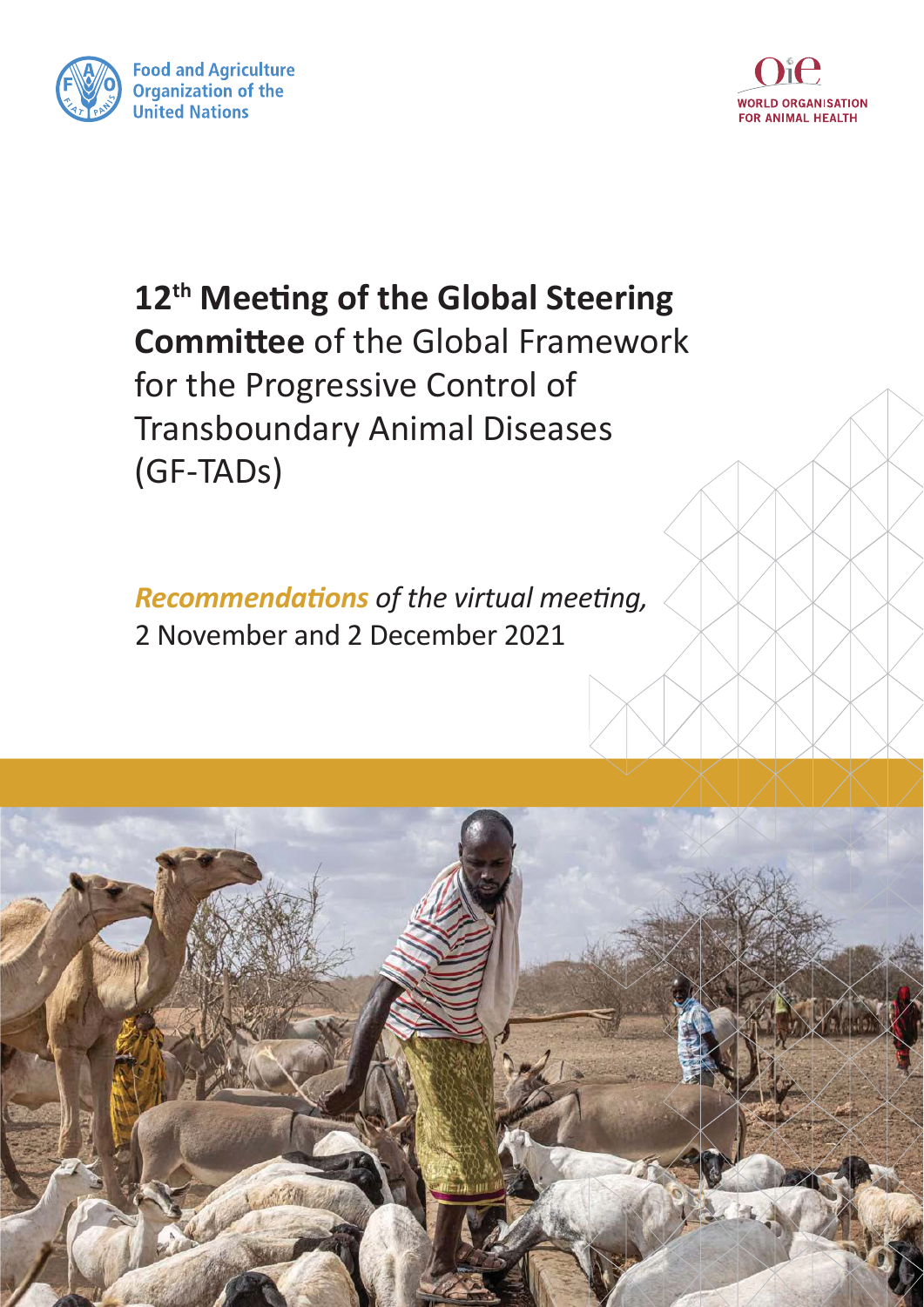## 12<sup>th</sup> Meeting of the Global Steering **Committee of the Global Framework** for the Progressive Control of **Transboundary Animal Diseases** (GF-TADs)

**Recommendations** of the virtual meeting, 2 November and 2 December 2021

Published by the Food and Agriculture Organization of the United Nations and the World Organisation for Animal Health Rome, 2022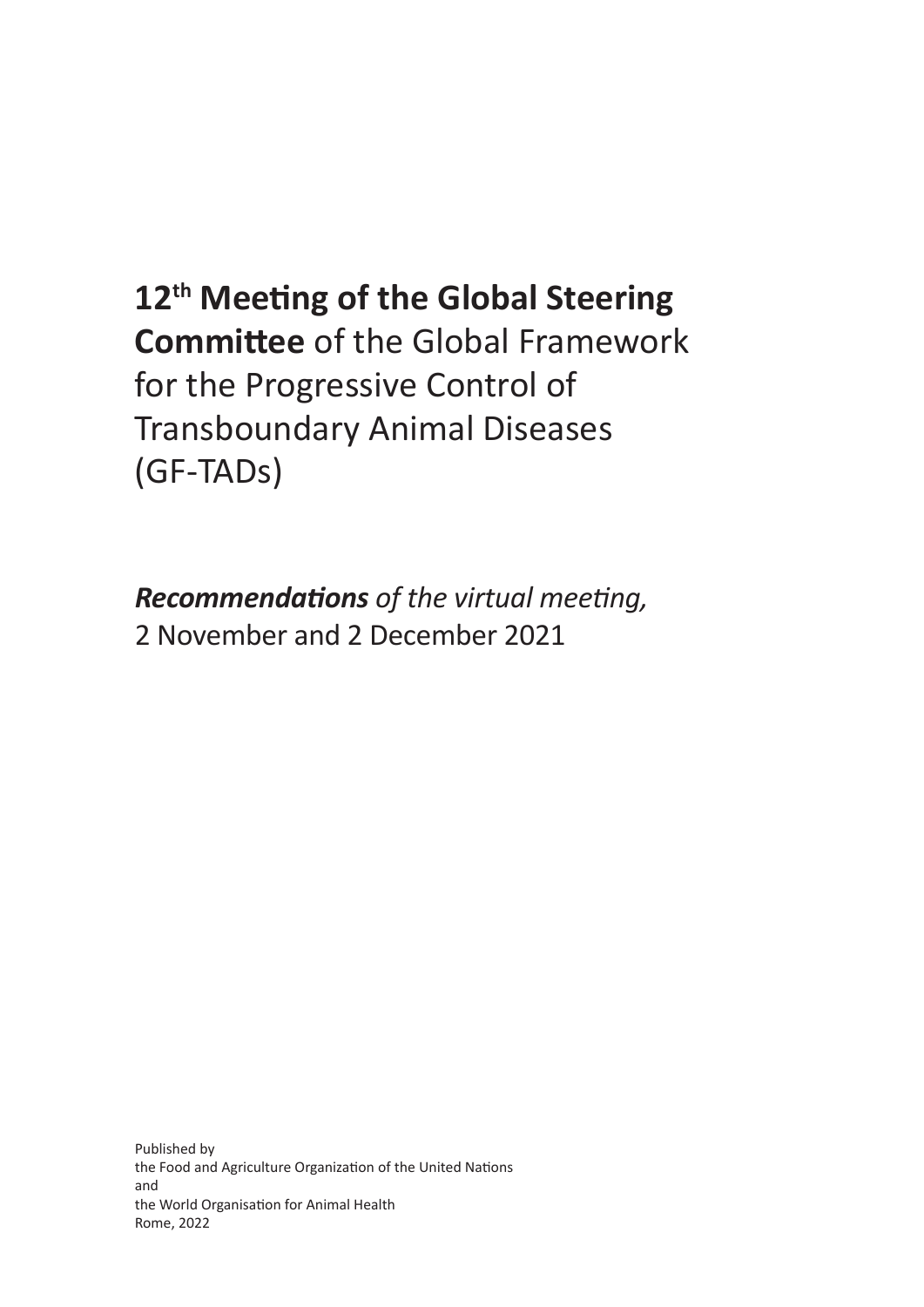## **Recommended Citation**

FAO and OIE. 2022. 12<sup>th</sup> Meeting of the Global Steering Committee of the Global Framework for the Progressive Control of Transboundary Animal Diseases (GF-TADs). Recommendations of the virtual meeting, 2 November and 2 December 2021. Rome.

The designations employed and the presentation of material in this information product do not imply the expression of any opinion whatsoever on the part of the Food and Agriculture Organization of the United Nations (FAO) or the World Organisation for Animal Health (OIE) concerning the legal or development status of any country, territory, city or area or of its authorities, or concerning the delimitation of its frontiers or boundaries. The mention of specific companies or products of manufacturers, whether or not these have been patented, does not imply that these have been endorsed or recommended by FAO or OIE in preference to others of a similar nature that are not mentioned.

The views expressed in this information product are those of the author(s) and do not necessarily reflect the views or policies of FAO or OIE.

C FAO and OIE, 2022



Some rights reserved. This work is made available under the Creative Commons Attribution-NonCommercial-ShareAlike 3.0 IGO licence (CC BY-NC-SA 3.0 IGO; https://creativecommons.org/licenses/by-nc-sa/3.0/igo/legalcode).

Under the terms of this licence, this work may be copied, redistributed and adapted for non-commercial purposes, provided that the work is appropriately cited. In any use of this work, there should be no suggestion that FAO or OIE endorses any specific organization, products or services. The use of the FAO or WHO logo is not permitted. If the work is adapted, then it must be licensed under the same or equivalent Creative Commons licence. If a translation of this work is created, it must include the following disclaimer along with the required citation: "This translation was not created by the Food and Agriculture Organization of the United Nations (FAO) or OIE. FAO/ OIE are not responsible for the content or accuracy of this translation. The original English edition shall be the authoritative edition."

Disputes arising under the licence that cannot be settled amicably will be resolved by mediation and arbitration as described in Article 8 of the licence except as otherwise provided herein. The applicable mediation rules will be the mediation rules of the World Intellectual Property Organization http://www.wipo.int/amc/en/mediation/rules and any arbitration will be conducted in accordance with the Arbitration Rules of the United Nations Commission on International Trade Law (UNCITRAL).

Third-party materials. Users wishing to reuse material from this work that is attributed to a third party, such as tables, figures or images, are responsible for determining whether permission is needed for that reuse and for obtaining permission from the copyright holder. The risk of claims resulting from infringement of any third-party-owned component in the work rests solely with the user.

Sales, rights and licensing. FAO information products are available on the FAO website (www.fao.org/publications) and can be purchased through publications-sales@fao.org. Requests for commercial use should be submitted via: www.fao.org/ contact-us/licence-request. Queries regarding rights and licensing should be submitted to: copyright@fao.org.

Publications of the World Organisation for Animal Health are available on the OIE website (www.oie.int).

Photo credit: © FAO/Patrick Meinhardt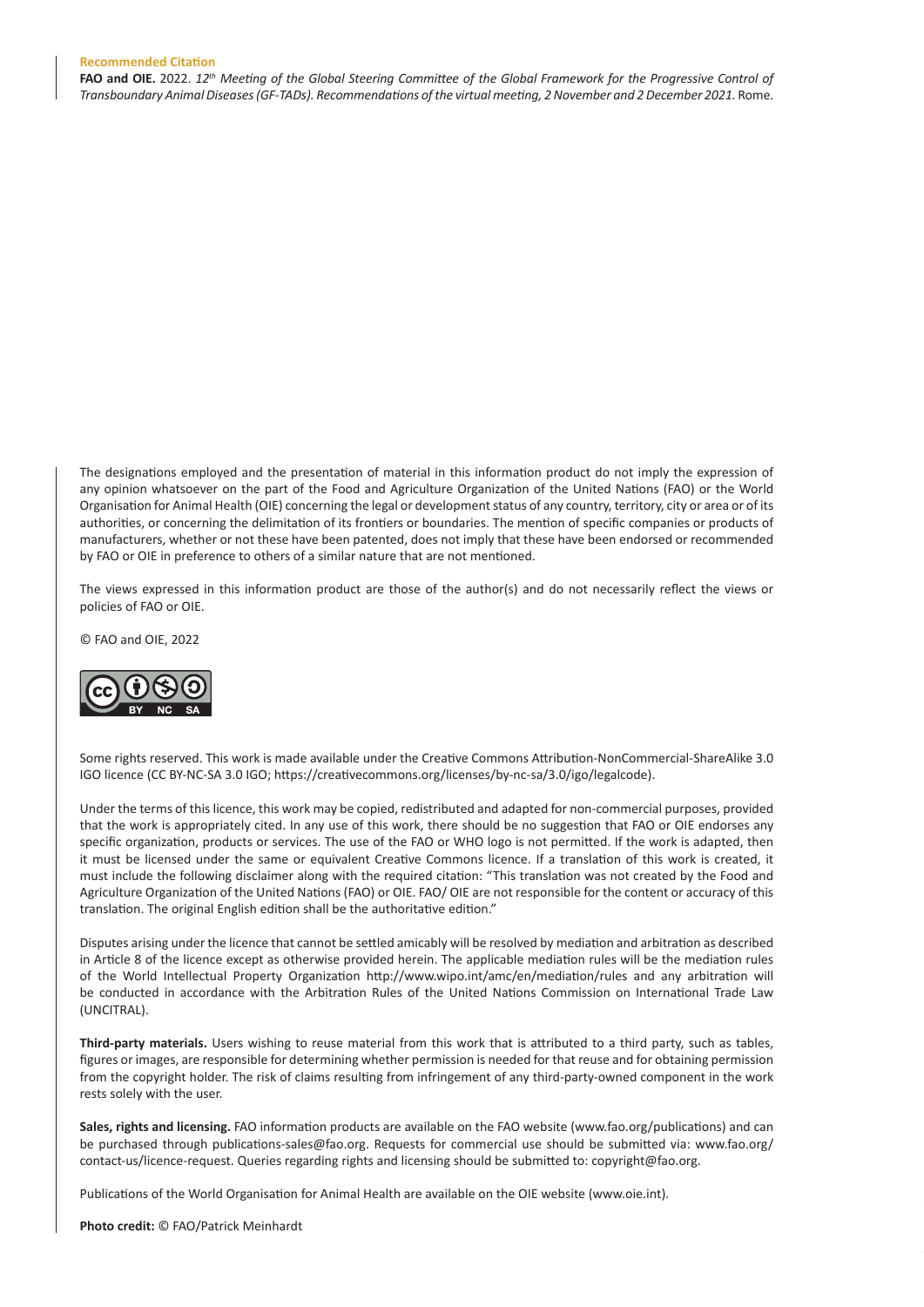*The Global Steering Committee of the GF-TADs held its* 12th Meeting on 2 November and 2 December 2021. The **GSC12** was convened virtually, in light of the continued *global COVID-19 pandemic and associated public health CONCETNA. The second session was attended by 102 partic*ipants, of which 60% were invitees and 40% were observers from **FAO** and the OIE.

## Considering:

1

- The cooperation agreement for the promotion of the joint FAO-OIE initiative 'Global Framework for the Progressive Control of Transboundary Animal Diseases' (GF-TADs) signed by FAO and the OIE on 24 May 2004:
- The outcomes and recommendations of previous GF-TADs Global Steering Committee meetings;
- The outcomes and recommendations of the 3rd FAO-OIE Joint Evaluation of the GF-TADs (2018) that still need to be addressed;
- The consultations organised since the GSC11 Meeting to develop the GF-TADs Strategy for 2021-2025 and the adoption of this strategy by the GF-TADs Management Committee in November 2021;
- The need to engage the GF-TADs mechanism in specific, achievable recommendations.

The Global Steering Committee welcomed the launch of the GF-TADs Strategy for 2021-2025 and recommended that:

- 1. Synergies be encouraged across the different TAD control strategies and that the GF-TADs Strategy for  $2021-2025$  connect with the One Health approach, $^1$ including the GSC being updated on relevant initiatives related to One Health.
- 2. Local socio-economic contexts be taken into account in the planning and implementation phases of TAD control strategies, in particular with regard to the needs of livestock producers and access to affordable animal health services by smallholder farmers.
- 3. All relevant stakeholders at global and regional levels be strongly encouraged to engage in cooperating through the GF-TADs coordination mechanism, from the design phase of control strategies to the implementation phase.

4. Implementation of the GF-TADs Strategy be monitored by using the specific, measurable, achievable, relevant and time-bound (SMART) key performance indicators currently developed under the GF-TADs and that easy and feasible monitoring actions be established.

The Global Steering Committee welcomed the initiative to use the GF-TADs Strategy for 2021-2025 to coordinate efforts to facilitate access to quality vaccines against TADs and recommended that:

- 5. Public-private partnerships be encouraged, in particular with veterinary vaccine manufacturers.
- 6. Countries be supported in their efforts on advocacy for financing vaccination campaigns, and on encouraging investment in research, development and production of quality vaccines, cold chains and/or access to thermotolerant vaccines, when feasible, as well as the financing and monitoring of vaccination campaigns.
- 7. Capacity-building and harmonisation initiatives to improve the predictability of the growing demand for vaccines and their markets be supported by providing more accurate estimates on TAD vaccine usage and better access to epidemiological data.
- 8. Vaccine regulatory approval be harmonised so that better information on vaccine production capacity be provided, and that independent quality control of vaccines be ensured, including by facilitating the establishment of regional vaccine quality control centres.
- 9. The responsiveness of the GF-TADs to surges in vaccine demand during emergency situations be enhanced through various solutions such as pre-qualification systems, facilitated tendering processes, constitution of international/regional/national antigen/vaccine/diagnostic banks or funds (especially for foot and mouth disease [FMD] vaccines).
- 10. Vaccination campaigns be closely coordinated at regional or sub-regional level, while focusing efforts on the weakest links in the chain from the design of a vaccine campaign to the post-vaccination monitoring phase.
- 11. Support be provided to countries on the design and implementation of the TAD control strategies, based on the best available science, including the timely characterisation of circulating pathogen strains, vaccine matching (when relevant) and the use of data from post-vaccination monitoring to identify factors influencing vaccination coverage and efficacy.

As ner the Joint Trinartite and United Nations Environment Programme statement on One Health, One Health is defined by the One Health High-Level Expert Panel as 'an integrated, unifying approach that aims to sustainably balance and optimize the health of people, animals and ecosystems. It recognizes the health of humans, domestic and wild animals, plants, and the wider environment (including ecosystems) are closely linked and inter-dependent. The approach mobilizes multiple sectors, disciplines and communities at varving levels of society to work together to foster well-being and tackle threats to health and ecosystems, while addressing the collective need for clean water, energy and air, safe and nutritious food, taking action on climate change, and contributing to sustainable development' (www.oie.int/en/ tripartite-and-unep-support-ohhleps-definition-of-one-health/).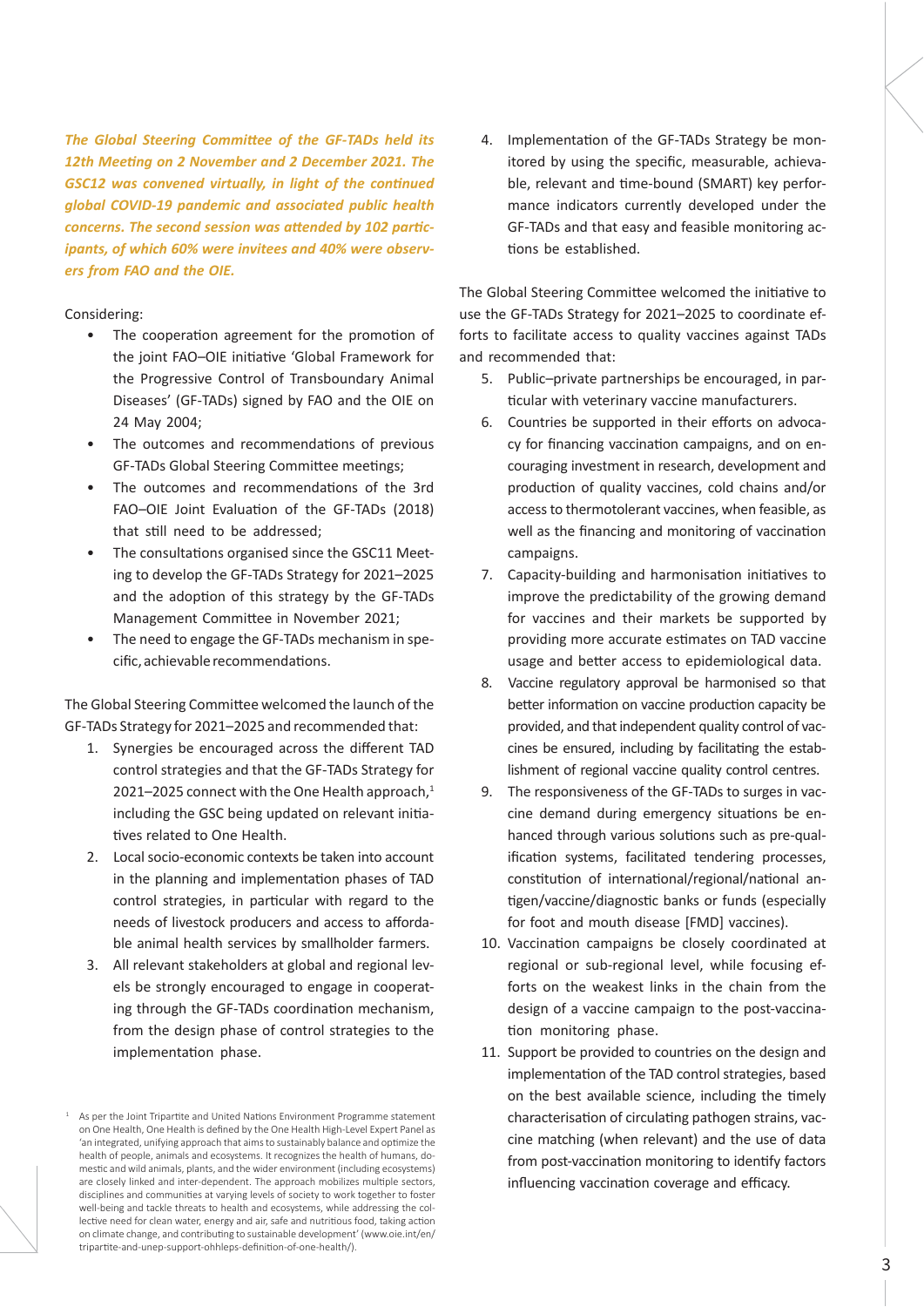The Global Steering Committee welcomed the overview provided by the GF-TADs Global Secretariat and priority TADs working groups of the progress made on the GF-TADs global priority diseases and the initiative to establish a partnerships and financing panel in the context of the GF-TADs Strategy for 2021-2025 and recommended that:

- 12. Actions under GF-TADs be optimised according to the following categories:
	- a. emerging diseases<sup>2</sup> (e.g. African swine fever [ASF] emergence in Americas) and globally eradicated diseases (e.g. rinderpest);
	- b. diseases approved for global eradication (e.g. peste des petits ruminants [PPR]);
	- c. diseases included in global or regional progressive control programmes (e.g. ASF, FMD, highly pathogenic avian influenza [HPAI], lumpy skin disease [LSD]).
- 13. The implementation of disease prevention and control against groups of diseases that affect a single livestock species (e.g. swine diseases with ASF, classical swine fever [CSF], porcine reproductive respiratory syndrome [PRRS]) be supported through a holistic approach when this generates synergies of actions and resources against TADs.
- 14. Countries be assisted in enhancing their capacities to implement the OIE international standards, which requires both political engagement and fihance at the national level.
- 15. Guidance be provided to countries on investment planning for animal health as well as on zoonotic/ public health, including guidance on how to make an investment case for positive outcomes on climate and natural resource impact mitigation to allow countries to leverage climate/environmental financing options.
- 16. Countries be assisted with the financing and provision of regional and international experts.
- 17. Synergies among the various programmes on priority TADs and among different countries and regions be strengthened in the implementation of activities organised by the global GF-TADs working groups, acknowledging the specific benefits from these synergies.
- 18. The GF-TADs strategies address the specific needs of countries. In subregions with critical animal health situations and weak capacities for response, this may lead to resources being focused on the strengthening of national Veterinary Services to obtain effective progress in priority TAD strategies with more achievable results.
- 19. A stronger working relationship be encouraged with stakeholders of animal value chains – which includes producers, sellers, hunters, middlemen, wildlife hunters and stakeholders  $-$  in efforts on disease prevention and control, particularly for ASF.

The Global Steering Committee welcomed the update on HPAI and the discussion on the level of global coordination to be provided under the umbrella of the GF-TADs and recommended that:

- 20. HPAI be included as an active global priority TAD and that the current joint FAO/OIE H5N1 Control Strategy be updated to reflect this.
- 21. HPAI surveillance at the global level, including in wild birds, and exchange of epidemiological information at the interregional level, informing early warning systems, both be strengthened.
- 22. HPAI regional control strategies be adapted to specific characteristics of local production systems as well as to their socio-economic, market and value chain contexts.
- 23. Biosecurity along value chains be strengthened taking into account the specificities of the different production systems and local risk factors.
- 24. Potential adverse effects on food security through protein and resource losses associated with responses to HPAI outbreaks be critically reviewed, and that policies and strategies for alternatives (e.g. vaccination) and accompanying trade policies be developed.
- 25. The current OIE international standards for vaccination strategies, including the use of differentiation of infected from vaccinated animals (DIVA) vaccines, be critically reviewed and updated where relevant.
- 26. The role of OFFLU in the control of HPAI under the GF-TADs umbrella be re-evaluated and the use of data to inform evidence-based policies be improved.
- 27. Monitoring of low pathogenic avian influenza (LPAI) with zoonotic potential be improved to better contribute to One Health information sharing and outcomes.

<sup>2</sup> According to OIE *Terrestrial Animal Health Code*, emerging disease 'means a new occurrence in an animal of a disease, infection or infestation, causing a significant impact on animal or public health resulting from: a change of a known pathogenic agent or its spread to a new geographic area or species; or a previously unrecognised pathogenic agent or disease diagnosed for the first time'.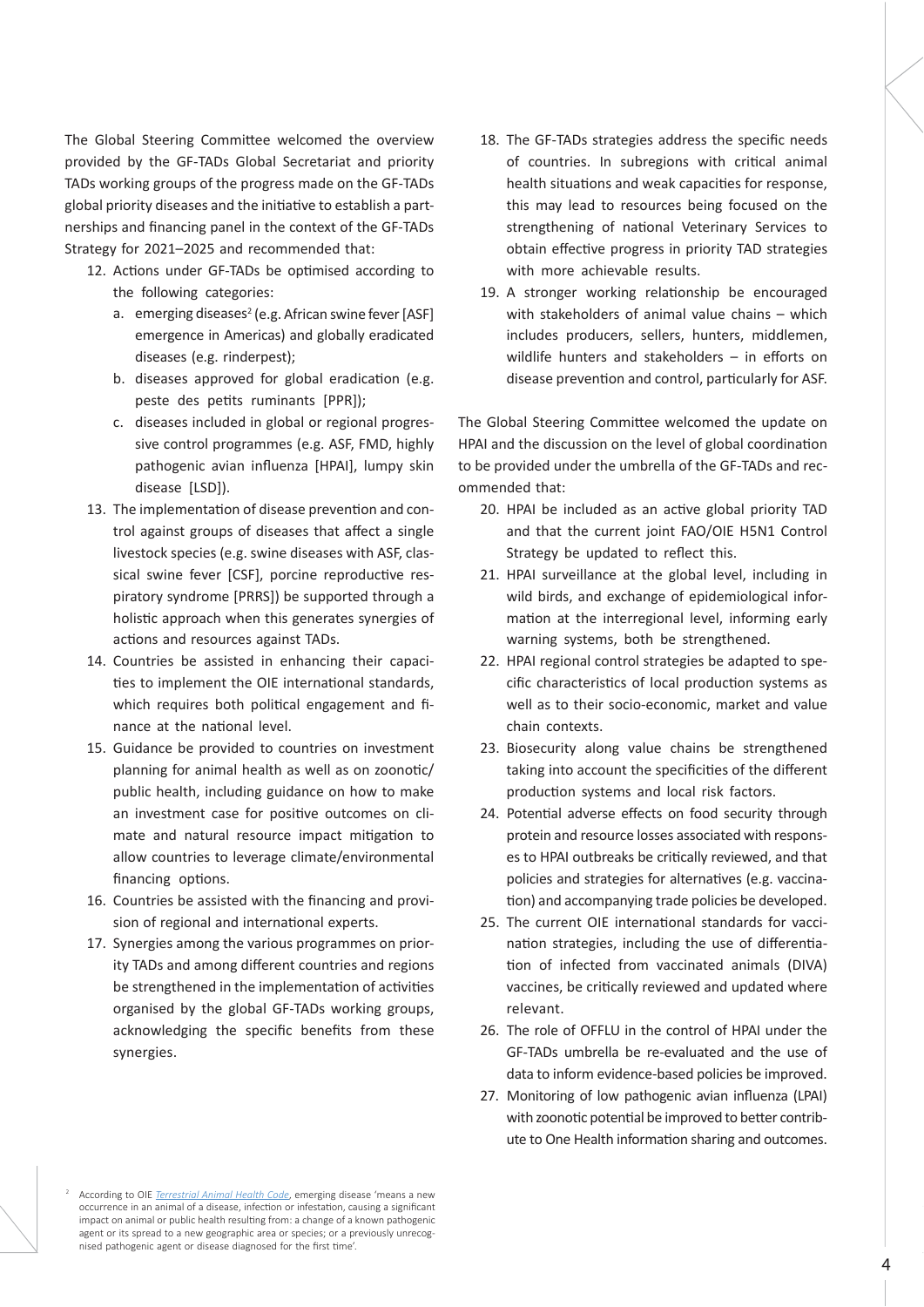The Global Steering Committee welcomed the update from the five Regional Steering Committees and the progress made since the GSC11 Meeting, and recommended that:

- 28. The sharing of information be improved in relation to specific country needs and priority gaps identified by different organisations or during the implementation of different TAD control strategies to avoid duplication and facilitate synergies.
- 29. A multidisciplinary approach to capacity gap assessments and capacity-building activities be encouraged.
- 30. The development and regular updating of regional action plans for the control of TADs in a multisectoral approach be encouraged and that the respective responsibilities of different stakeholders be better defined.
- 31. Regional action plans be used to improve the timely identification of opportunities for the labelling of activities under the umbrella of the GF-TADs.